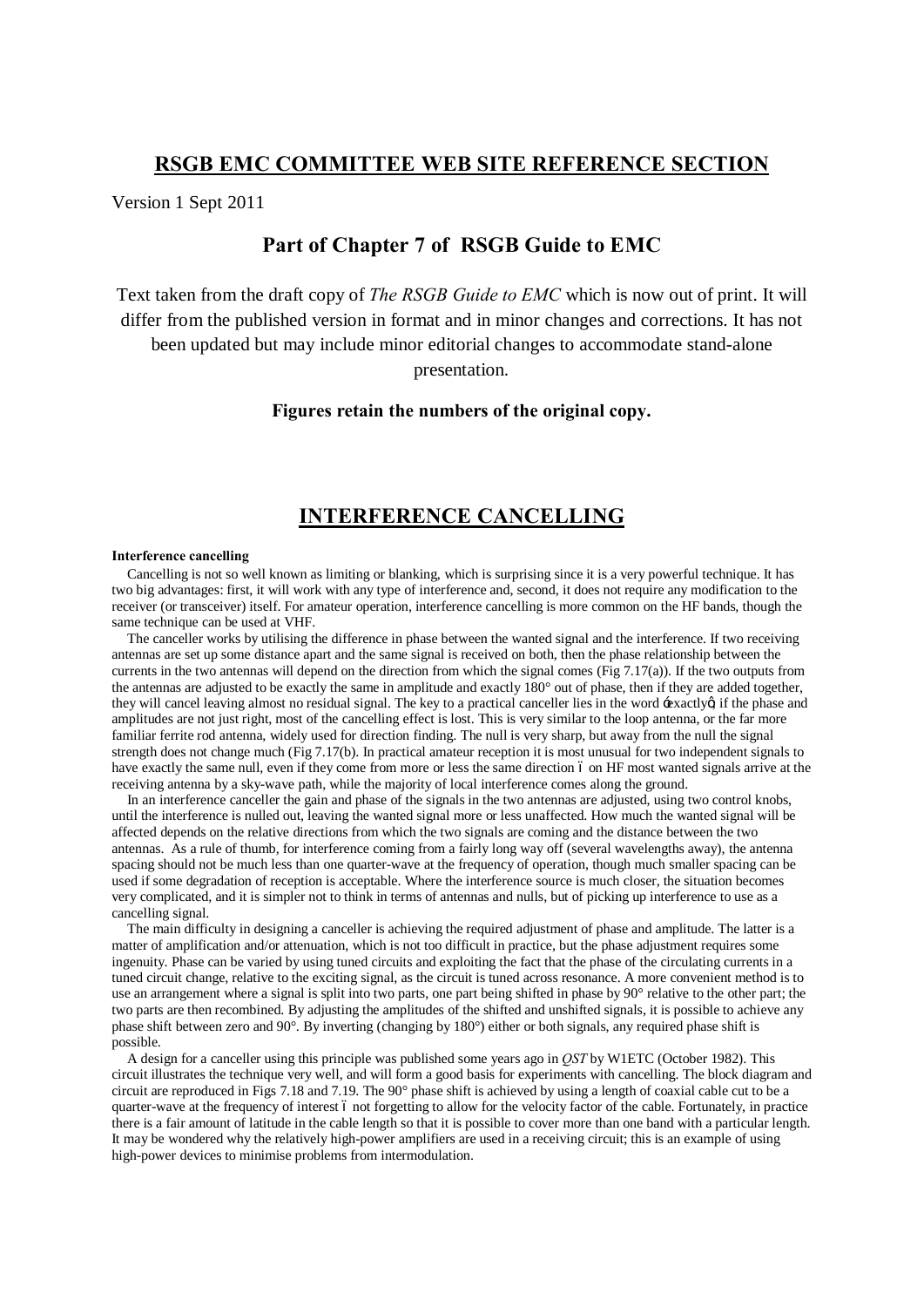Where the requirement is to eliminate local interference, one of the antennas is usually the main station antenna, and the other (the auxiliary antenna) is a relatively simple arrangement, sited to pick up the interference as well as possible. If more controlled experiments are to be carried out, the wide bandwidth and inherent matching of an active antenna make this a good choice for the auxiliary antenna.

All this talk of exactly adjusting the phase and gain may give the impression that cancellers will only operate in ideal conditions. This is far from the case: in fact they will give a good account of themselves in almost all situations 6 the only requirement is that there must be sufficient amplitude/phase adjustment to cover the range of signal to interference conditions. It is also important to remember that, by its very nature, such a device can only cancel one signal at a time. If the interference is coming from more than one source, or arriving at the station by more than one route, as with ionospheric signals, the cancellation will be limited. In good conditions cancellers can be extremely effective, giving nulls of 60dB or more.

Peusdo-random data signals which give the effect of white noise, can be cancelled, but have the difficulty that there is nothing distinctive to listen to. The best technique is to use the S meter to get as deep a dip as possible. Hopefully by then the noise will have reduced to a level where signals will be audible, and final adjustment can be made for best signal and minimum noise.

The one type of interference which the canceller will not cope with is natural static. This is because the crashes of natural static come from different locations, so that even if it were possible to cancel one crash, the adjustment would not be suitable for the next one, and it would get through more or less unaffected.

Information on HF cancellers has appeared in a number of articles including Technical Topics RadCom March 1993. A design for a VHF canceller can be found in RadCom April 1992 and September 1992. Commercially manufactured interference cancellers are available, but there is no unanimity about what to call them, so it is important to make sure that the device you are purchasing is what you are looking for.



Fig 7.17. (a) An electromagnetic wave arriving at two antennas. The signal at B will be delayed in phase by the time taken for the wave to traverse the distance d. (b) The response of a ferrite-rod antenna. The change of signal strength near the null is quite large. Away from the null the change is quite small